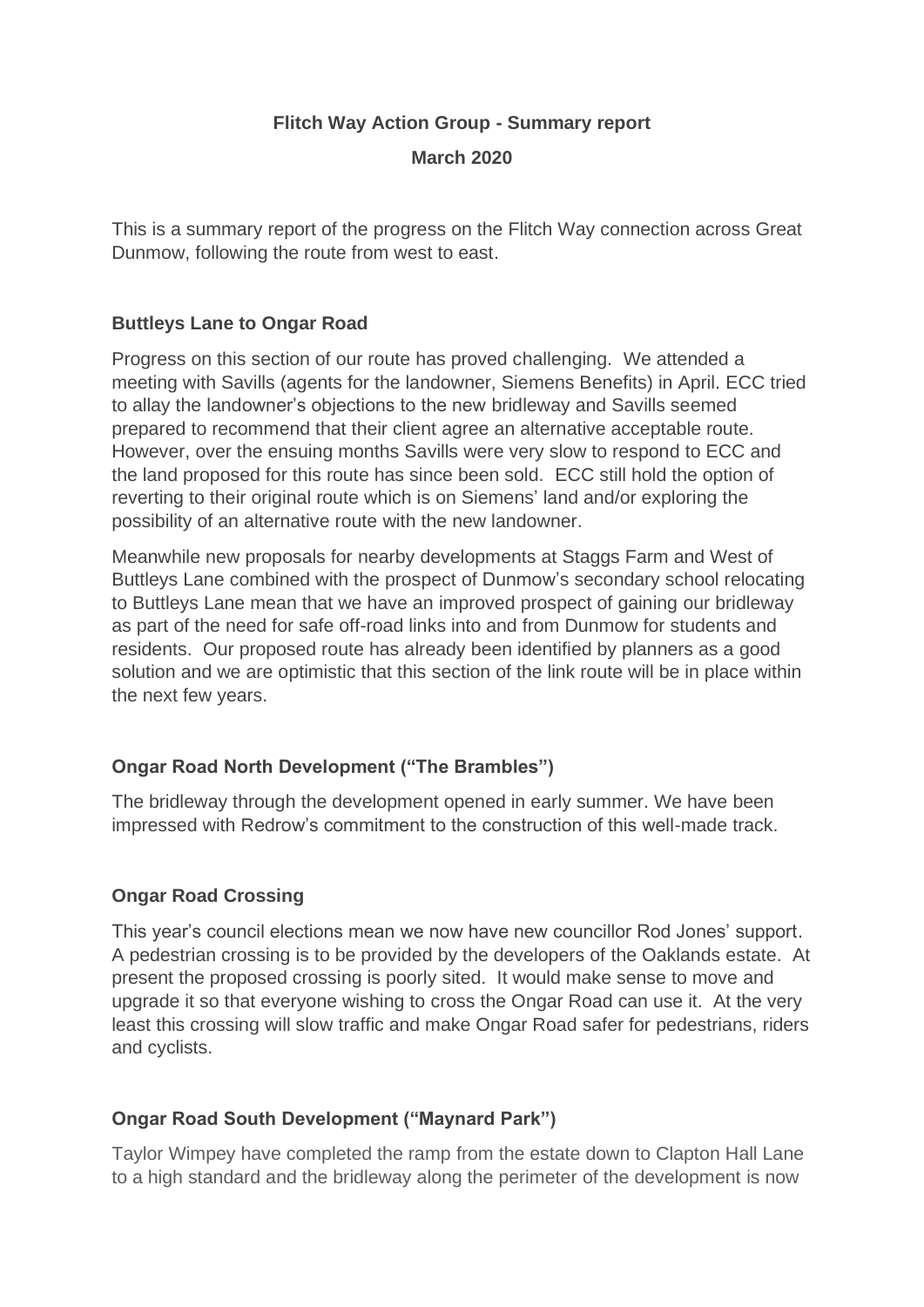open. We have both the developer and ECC to thank for acknowledging our input and implementing improvements to the route.

# **Smiths Farm Development**

Court proceedings have stalled development this year. Our bridleway is recorded on Crest Nicholson's plans and we are keeping a watching eye on this site to ensure our track forms a part of the development once work commences.

# **Chelmsford Road Pegasus Crossing**

The road system is to be reconfigured to accommodate the Smiths Farm development and increased volume of traffic. As part of these works Crest Nicholson are committed to funding a Pegasus crossing to see horse riders, cyclists and walkers safely across Chelmsford Road.

## **Footpath 90 and Byway 57 and the Chelmer**

Positive discussions have been held with representatives of the landowner (Bishop's Stortford College) and with ECC. Investigations are continuing into the best way to create a bridleway from the road and a safe bridge over the Chelmer to connect with Byway 57/Grange Lane.

Byway 57 was closed for several months at the start of the year for ECC to implement welcome improvements to the surface and drainage and in May we participated in a scheme initiated by responsible off roaders to place gabions next to the byway to deter rogue drivers trespassing on neighbouring land and damaging the river banks.

## **Foot/cycle route from The Brambles to town centre**

Redrow's improvements to a section of the footpath that runs from The Brambles over the Dunmow bypass into New Street have been much appreciated by residents. We remain hopeful of further work to provide a safe walking/cycling route to and from Dunmow Town Centre.

## **Link route to Bishop's Stortford**

We have started work on identifying potential link routes into Bishop's Stortford. Hertfordshire County Council have commissioned research aimed at improving connectivity and promoting cycling in the county. We have worked to ensure our views are heard and included in the report produced for HCC by Transport Initiatives.